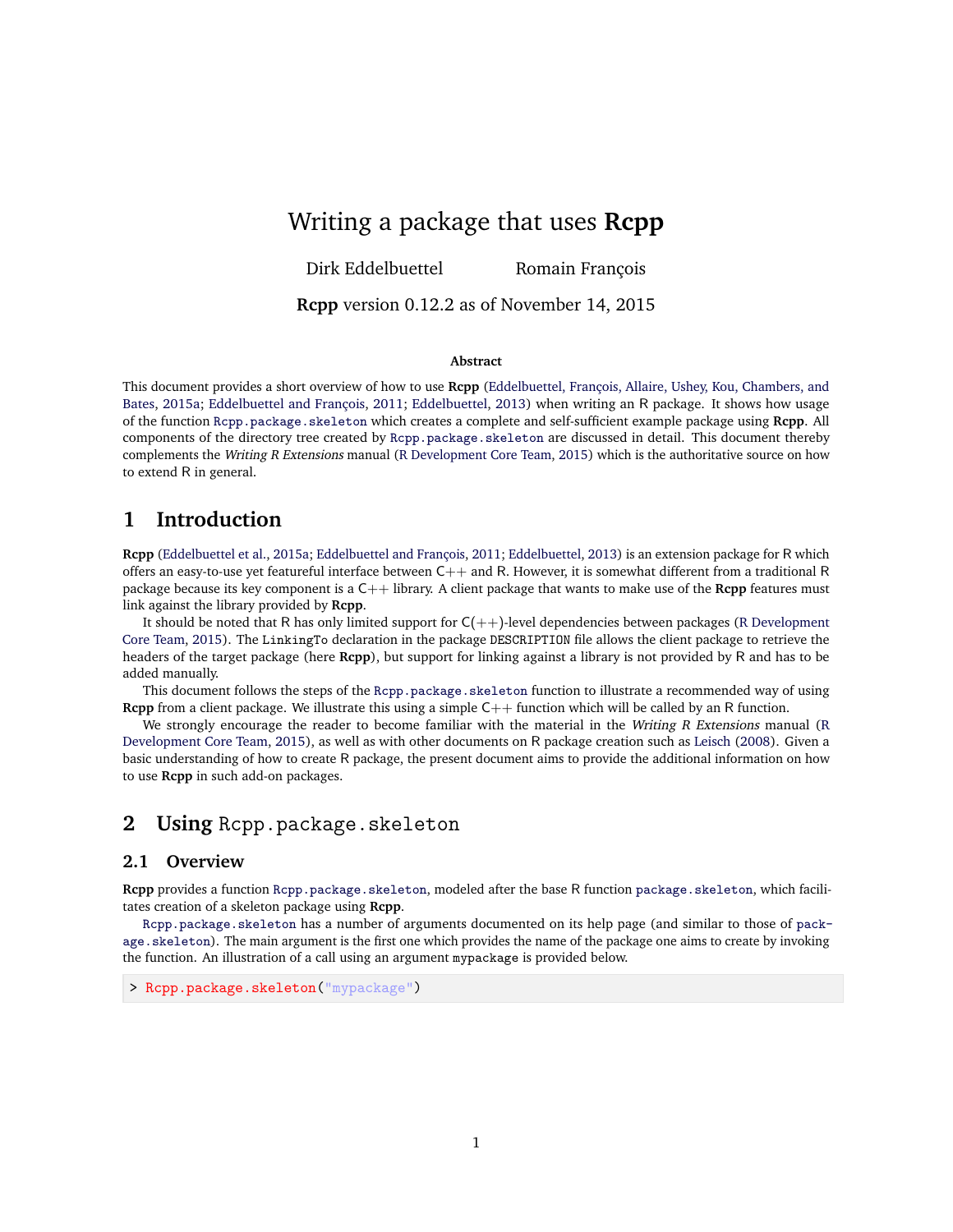```
$ ls -1R mypackage/
DESCRIPTION
NAMESPACE
R
Read-and-delete-me
man
src
mypackage/R:
RcppExports.R
mypackage/man:
mypackage-package.Rd
rcpp_hello_world.Rd
mypackage/src:
Makevars ## up until Rcpp 0.10.6, see below
Makevars.win ## up until Rcpp 0.10.6, see below
RcppExports.cpp
rcpp_hello_world.cpp
$
```
Using [Rcpp.package.skeleton](http://www.rdocumentation.org/packages/Rcpp/functions/Rcpp.package.skeleton) is by far the simplest approach as it fulfills two roles. It creates the complete set of files needed for a package, and it also includes the different components needed for using **Rcpp** that we discuss in the following sections.

### **2.2** C++ **code**

If the attributes argument is set to TRUE $^1$  $^1$ , the following C++ file is included in the src/ directory:

```
#include <Rcpp.h>
using namespace Rcpp;
// [[Rcpp::export]]
List rcpp_hello_world() {
    CharacterVector x = CharacterVector::create('"foo", "bar" );
    NumericVector y = NumericVector::create( 0.0, 1.0 ) ;
    List z = List::create(x, y);
    return z ;
}
```
The file defines the simple rcpp\_hello\_world function that uses a few **Rcpp** classes and returns a List.

This function is preceded by the Rcpp::export attribute to automatically handle argument conversion because R has to be taught how to e.g. handle the List class.

[Rcpp.package.skeleton](http://www.rdocumentation.org/packages/Rcpp/functions/Rcpp.package.skeleton) then invokes [compileAttributes](http://www.rdocumentation.org/packages/Rcpp/functions/compileAttributes) on the package, which generates the RcppExports.cpp file:

<span id="page-1-0"></span> $^1$ Setting attributes to TRUE is the default. This document does not cover the behavior of Rcpp.package.skeleton when attributes is set to FALSE as we try to encourage package developpers to use attributes.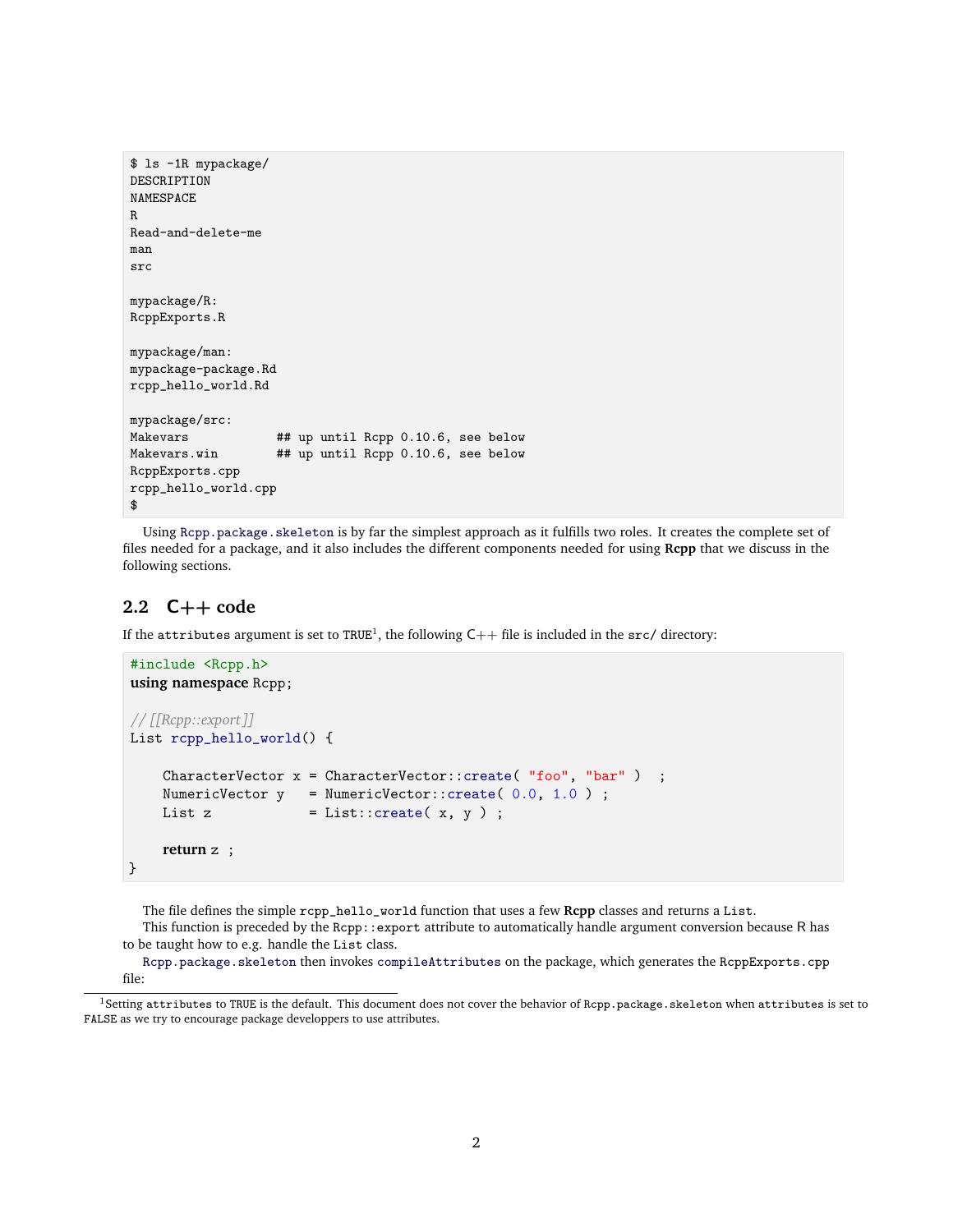```
// This file was generated by Rcpp::compileAttributes
// Generator token: 10BE3573-1514-4C36-9D1C-5A225CD40393
#include <Rcpp.h>
using namespace Rcpp;
// rcpp_hello_world
List rcpp_hello_world();
RcppExport SEXP mypackage_rcpp_hello_world() {
BEGIN_RCPP
    Rcpp::RObject __result;
    Rcpp::RNGScope __rngScope;
    __result = Rcpp::wrap(rcpp_hello_world());
    return __result;
END_RCPP
}
```
This file defines a function with the appropriate calling convention, suitable for [.Call](http://www.rdocumentation.org/packages/base/functions/.Call). It needs to be regenerated each time functions exposed by attributes are modified. This is the task of the [compileAttributes](http://www.rdocumentation.org/packages/Rcpp/functions/compileAttributes) function. A discussion on attributes is beyond the scope of this document and more information is available in the attributes vignette [\(Allaire,](#page-6-0) [Eddelbuettel, and François,](#page-6-0) [2015\)](#page-6-0).

### **2.3** R **code**

The [compileAttributes](http://www.rdocumentation.org/packages/Rcpp/functions/compileAttributes) also generates R code that uses the C++ function.

```
# This file was generated by Rcpp::compileAttributes
# Generator token: 10BE3573-1514-4C36-9D1C-5A225CD40393
rcpp_hello_world <- function() {
    .Call('mypackage_rcpp_hello_world', PACKAGE = 'mypackage')
}
```
This is also a generated file so it should not be modified manually, rather regenerated as needed by [compileAttributes](http://www.rdocumentation.org/packages/Rcpp/functions/compileAttributes).

### **2.4** DESCRIPTION

The skeleton generates an appropriate DESCRIPTION file, using both Imports: and LinkingTo for **Rcpp**:

```
Package: mypackage
Type: Package
Title: What the package does (short line)
Version: 1.0
Date: 2013-09-17
Author: Who wrote it
Maintainer: Who to complain to <yourfault@somewhere.net>
Description: More about what it does (maybe more than one line)
License: What Licence is it under ?
Imports: Rep (>= 0.11.0)LinkingTo: Rcpp
```
[Rcpp.package.skeleton](http://www.rdocumentation.org/packages/Rcpp/functions/Rcpp.package.skeleton) adds the three last lines to the DESCRIPTION file generated by [package.skeleton](http://www.rdocumentation.org/packages/utils/functions/package.skeleton).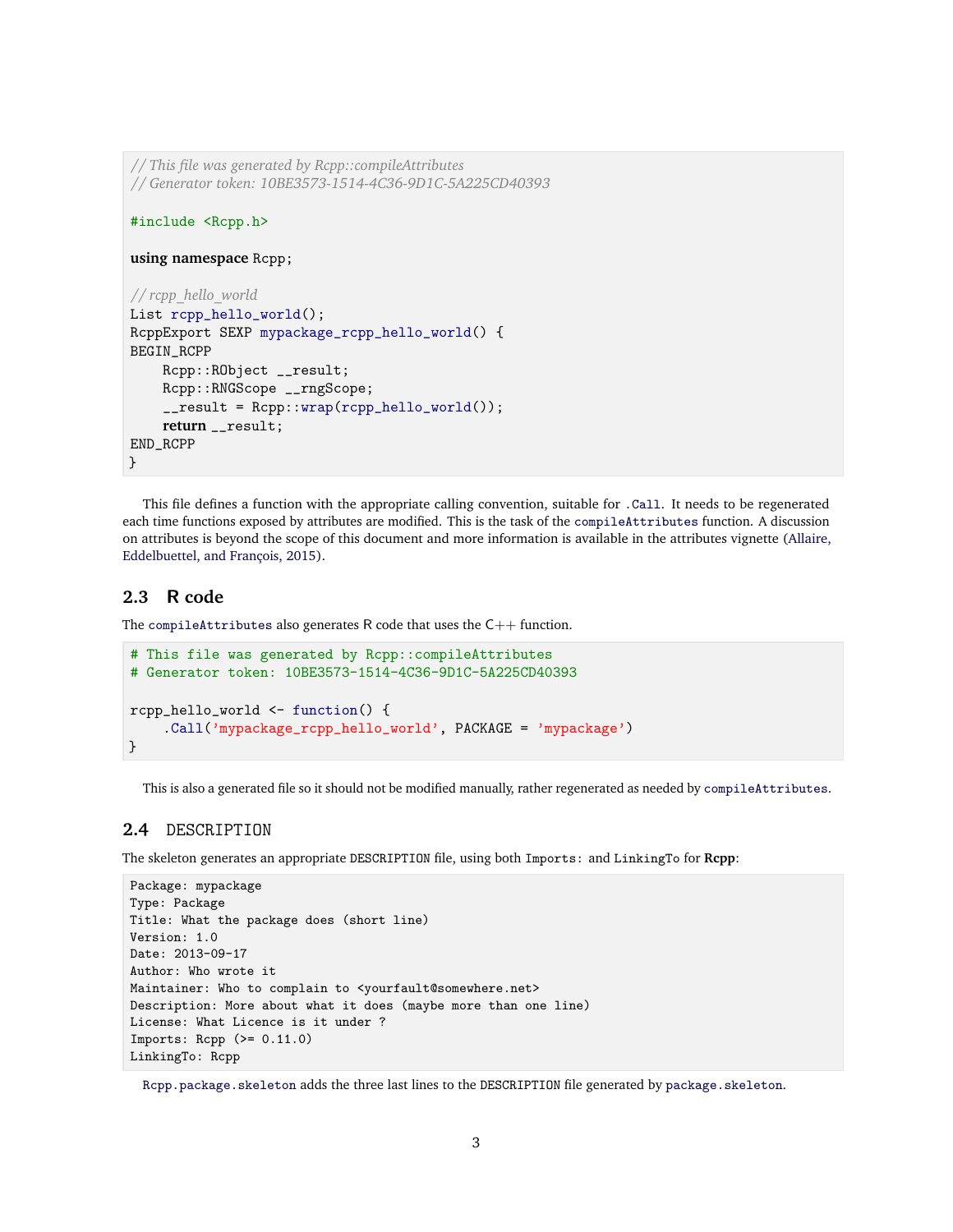The Imports declaration indicates R-level dependency between the client package and **Rcpp**; code from the latter is being imported into the package described here. The LinkingTo declaration indicates that the client package needs to use header files exposed by **Rcpp**.

#### **2.5 Now optional:** Makevars **and** Makevars.win

This behaviour changed with **Rcpp** release 0.11.0. These files used to be mandatory, now they are merely optional.

We will describe the old setting first as it was in use for a few years. The new standard, however, is much easier and is described below.

#### **2.5.1 Releases up until 0.10.6**

Unfortunately, the LinkingTo declaration in itself was not enough to link to the user C++ library of **Rcpp**. Until more explicit support for libraries is added to R, ones needes to manually add the **Rcpp** library to the PKG\_LIBS variable in the Makevars and Makevars.win files. (This has now changed with release 0.11.0; see below). **Rcpp** provides the unexported function Rcpp:::LdFlags() to ease the process:

```
## Use the R_HOME indirection to support installations of multiple R version
PKG_LIBS = `$(R_HOME)/bin/Rscript -e "Rcpp:::LdFlags()"`
## As an alternative, one can also add this code in a file 'configure'
##
## PKG_LIBS=`${R_HOME}/bin/Rscript -e "Rcpp:::LdFlags()"`
##
## sed -e "s|@PKG_LIBS@|${PKG_LIBS}|" \
## src/Makevars.in > src/Makevars
##
## which together with the following file 'src/Makevars.in'
##
## PKG_LIBS = @PKG_LIBS@
##
## can be used to create src/Makevars dynamically. This scheme is more
## powerful and can be expanded to also check for and link with other
## libraries. It should be complemented by a file 'cleanup'
##
## rm src/Makevars
##
## which removes the autogenerated file src/Makevars.
##
## Of course, autoconf can also be used to write configure files. This is
## done by a number of packages, but recommended only for more advanced users
## comfortable with autoconf and its related tools.
```
The Makevars.win is the equivalent, targeting windows.

## Use the R\_HOME indirection to support installations of multiple R version PKG\_LIBS = \$(shell "\${R\_HOME}/bin\${R\_ARCH\_BIN}/Rscript.exe" -e "Rcpp:::LdFlags()")

#### **2.5.2 Releases since 0.11.0**

As of release 0.11.0, this is no longer needed as client packages obtain the required code from **Rcpp** via explicit function registration. The user does not have to do anything.

This means that PKG\_LIBS can now be empty—unless some client libraries are needed. For example, **RcppCNPy** needs compression support and hence uses PKG\_LIBS= -1z. Similarly, when a third-party library is required, it can and should be set here.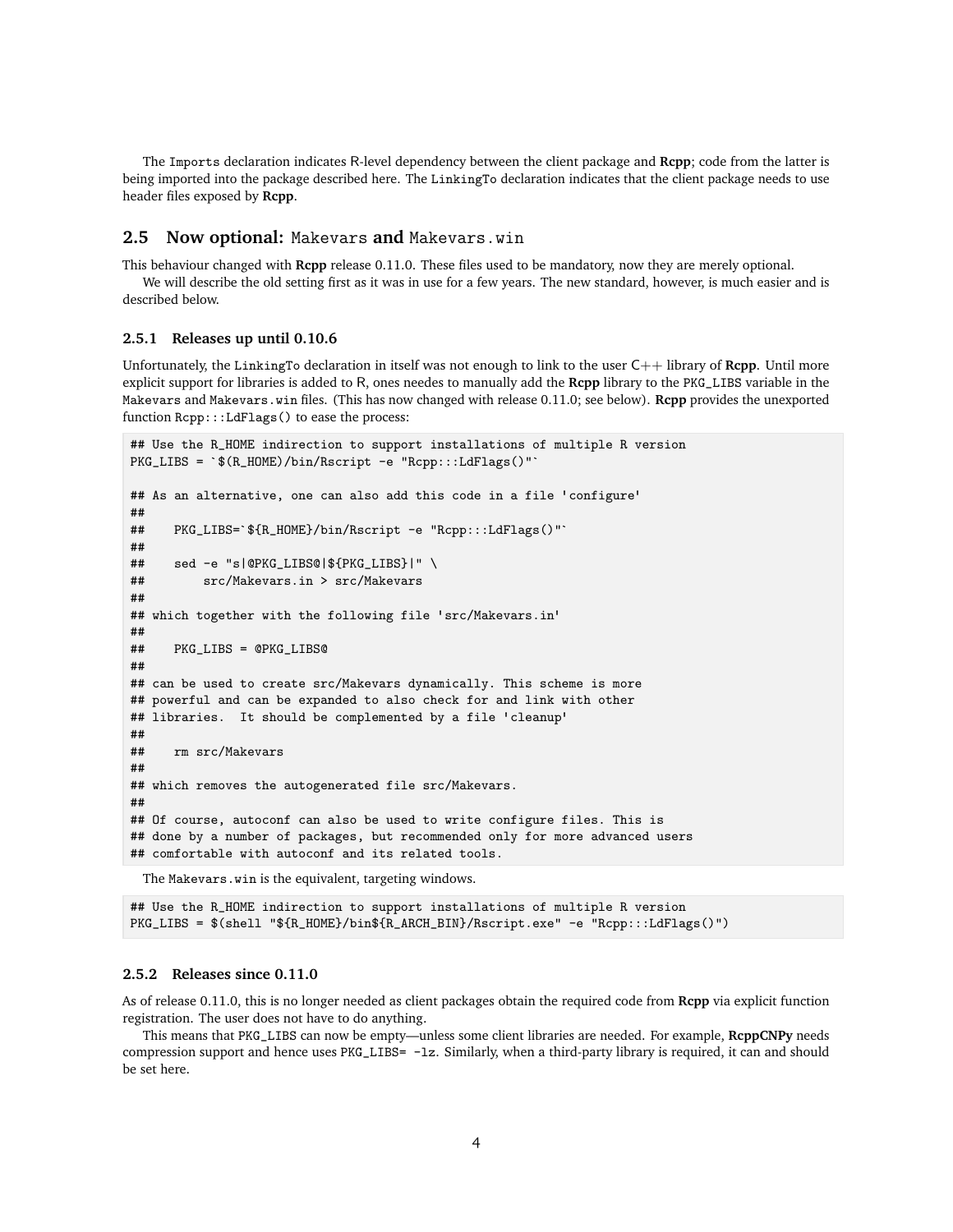#### **2.6** NAMESPACE

The [Rcpp.package.skeleton](http://www.rdocumentation.org/packages/Rcpp/functions/Rcpp.package.skeleton) function also creates a file NAMESPACE.

```
useDynLib(mypackage)
exportPattern("^[[:alpha:]]+")
importFrom(Rcpp, evalCpp)
```
This file serves three purposes. First, it ensure that the dynamic library contained in the package we are creating via [Rcpp.package.skeleton](http://www.rdocumentation.org/packages/Rcpp/functions/Rcpp.package.skeleton) will be loaded and thereby made available to the newly created R package.

Second, it declares which functions should be globally visible from the namespace of this package. As a reasonable default, we export all functions.

Third, it instructs R to import a symbol from **Rcpp**. This sets up the import of all registered function and, together with the Imports: statement in DESCRIPTION, provides what is needed for client packages to access **Rcpp** functionality.

### **2.7 Help files**

Also created is a directory man containing two help files. One is for the package itself, the other for the (single) R function being provided and exported.

The Writing R Extensions manual [\(R Development Core Team,](#page-7-3) [2015\)](#page-7-3) provides the complete documentation on how to create suitable content for help files.

#### **2.7.1** mypackage-package.Rd

The help file mypackage-package.Rd can be used to describe the new package.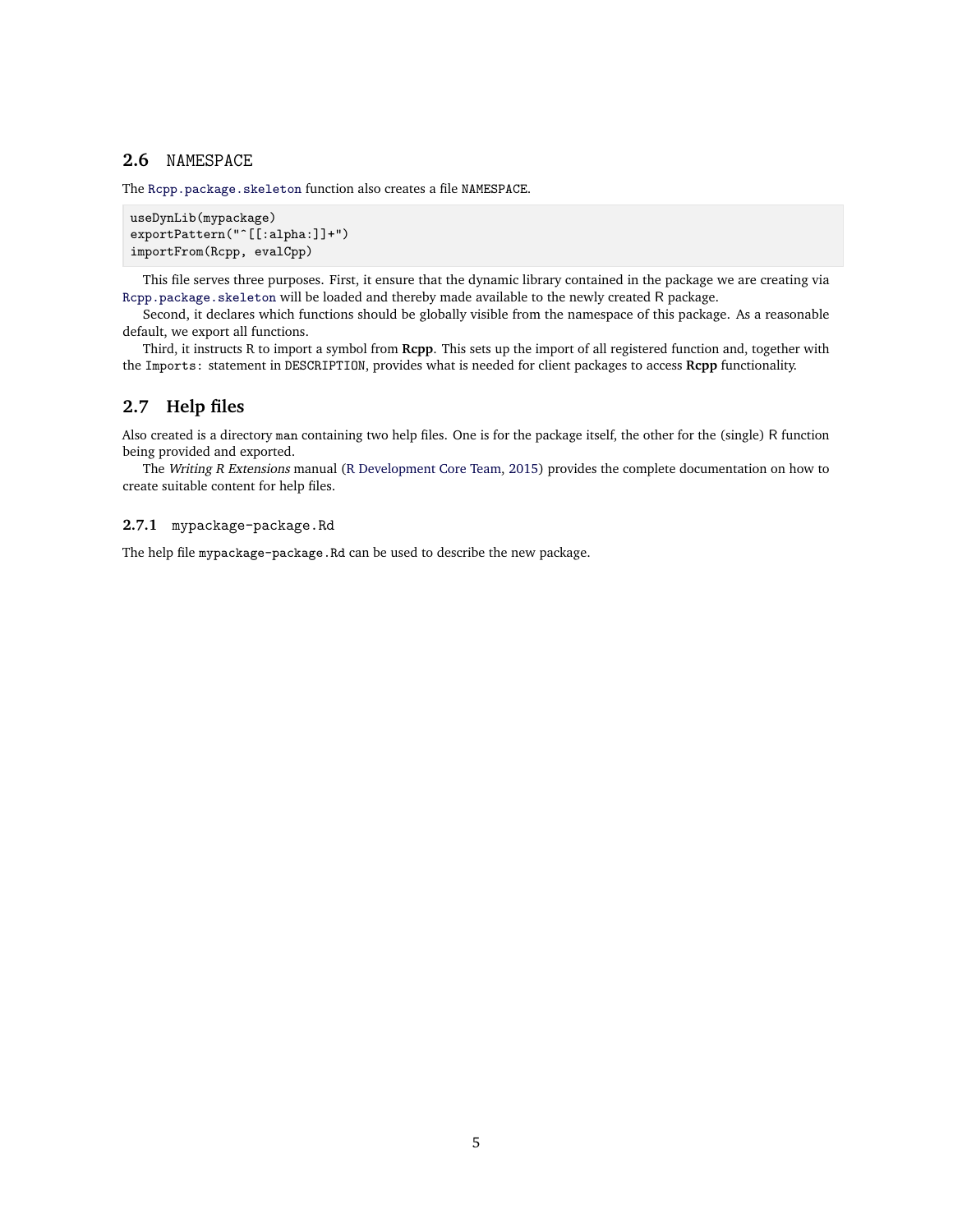```
\name{mypackage-package}
\alias{mypackage-package}
\alias{mypackage}
\docType{package}
\title{
What the package does (short line)
}
\description{
More about what it does (maybe more than one line)
~~ A concise (1-5 lines) description of the package ~~
}
\details{
\tabular{ll}{
Package: \tab mypackage\cr
Type: \tab Package\cr
Version: \tab 1.0\cr
Date: \tab 2013-09-17\cr
License: \tab What license is it under?\cr
}
~~ An overview of how to use the package, including the most important functions ~~
}
\author{
Who wrote it
Maintainer: Who to complain to <yourfault@somewhere.net>
}
\references{
~~ Literature or other references for background information ~~
}
~~ Optionally other standard keywords, one per line, from file KEYWORDS in the R documentation directory ~\keyword{ package }
\seealso{
~~ Optional links to other man pages, e.g. ~~
~~ \code{\link[<pkg>:<pkg>-package]{<pkg>}} ~~
}
\examples{
%% ~~ simple examples of the most important functions ~~
}
```
#### **2.7.2** rcpp\_hello\_world.Rd

The help file rcpp\_hello\_world.Rd serves as documentation for the example R function.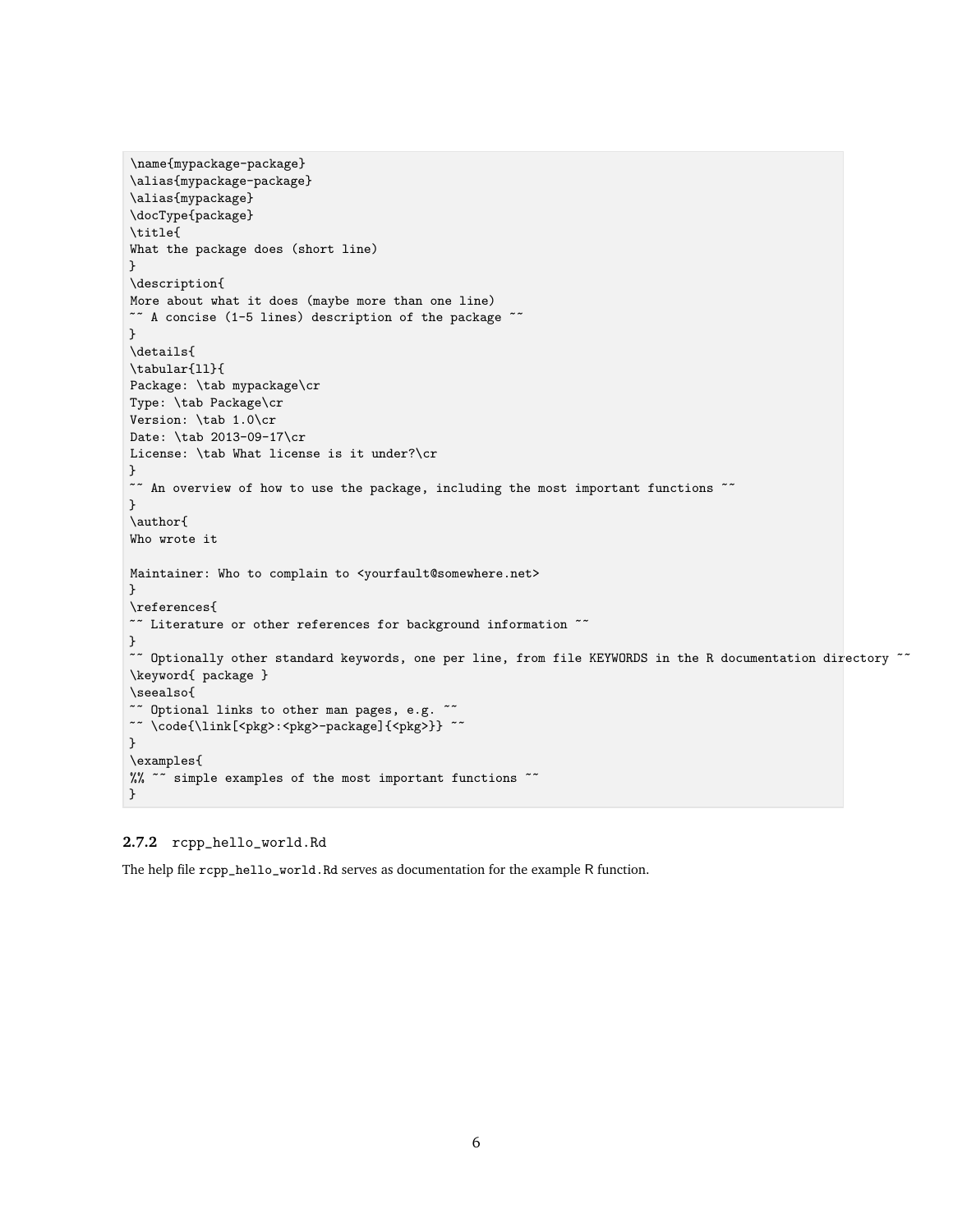```
\name{rcpp_hello_world}
\alias{rcpp_hello_world}
\docType{package}
\title{
Simple function using Rcpp
}
\description{
Simple function using Rcpp
}
\usage{
rcpp_hello_world()
}
\examples{
\dontrun{
rcpp_hello_world()
}
}
```
## **3 Using modules**

This document does not cover the use of the module argument of [Rcpp.package.skeleton](http://www.rdocumentation.org/packages/Rcpp/functions/Rcpp.package.skeleton). It is covered in the modules vignette [\(Eddelbuettel and François,](#page-7-5) [2015\)](#page-7-5).

## **4 Further examples**

The canonical example of a package that uses **Rcpp** is the **RcppExamples** [\(Eddelbuettel and François,](#page-7-6) [2013\)](#page-7-6) package. **RcppExamples** contains various examples of using **Rcpp**. Hence, the **RcppExamples** package is provided as a template for employing **Rcpp** in packages.

Other CRAN packages using the **Rcpp** package are **RcppArmadillo** [\(Eddelbuettel, François, and Bates,](#page-7-7) [2015b\)](#page-7-7), and **minqa** [\(Bates, Mullen, Nash, and Varadhan,](#page-7-8) [2014\)](#page-7-8). Several other packages follow older (but still supported and appropriate) instructions. They can serve examples on how to get data to and from  $C++$  routines, but should not be considered templates for how to connect to **Rcpp**. The full list of packages using **Rcpp** can be found at the [CRAN page](http://CRAN.R-project.org/package=Rcpp) of **Rcpp**.

## **5 Other compilers**

Less experienced R users on the Windows platform frequently ask about using **Rcpp** with the Visual Studio toolchain. That is simply not possible as R is built with the **gcc** compiler. Different compilers have different linking conventions. These conventions are particularly hairy when it comes to using  $C++$ . In short, it is not possible to simply drop sources (or header files) from **Rcpp** into a C++ project built with Visual Studio, and this note makes no attempt at claiming otherwise.

**Rcpp** is fully usable on Windows provided the standard Windows toolchain for R is used. See the Writing R Extensions manual [\(R Development Core Team,](#page-7-3) [2015\)](#page-7-3) for details.

### **6 Summary**

This document described how to use the **Rcpp** package for R and C++ integration when writing an R extension package. The use of the [Rcpp.package.skeleton](http://www.rdocumentation.org/packages/Rcpp/functions/Rcpp.package.skeleton) was shown in detail, and references to further examples were provided.

## **References**

<span id="page-6-0"></span>J. J. Allaire, Dirk Eddelbuettel, and Romain François. *Rcpp Attributes*, 2015. URL [http://CRAN.R-Project.org/package=](http://CRAN.R-Project.org/package=Rcpp) [Rcpp](http://CRAN.R-Project.org/package=Rcpp). Vignette included in R package Rcpp.